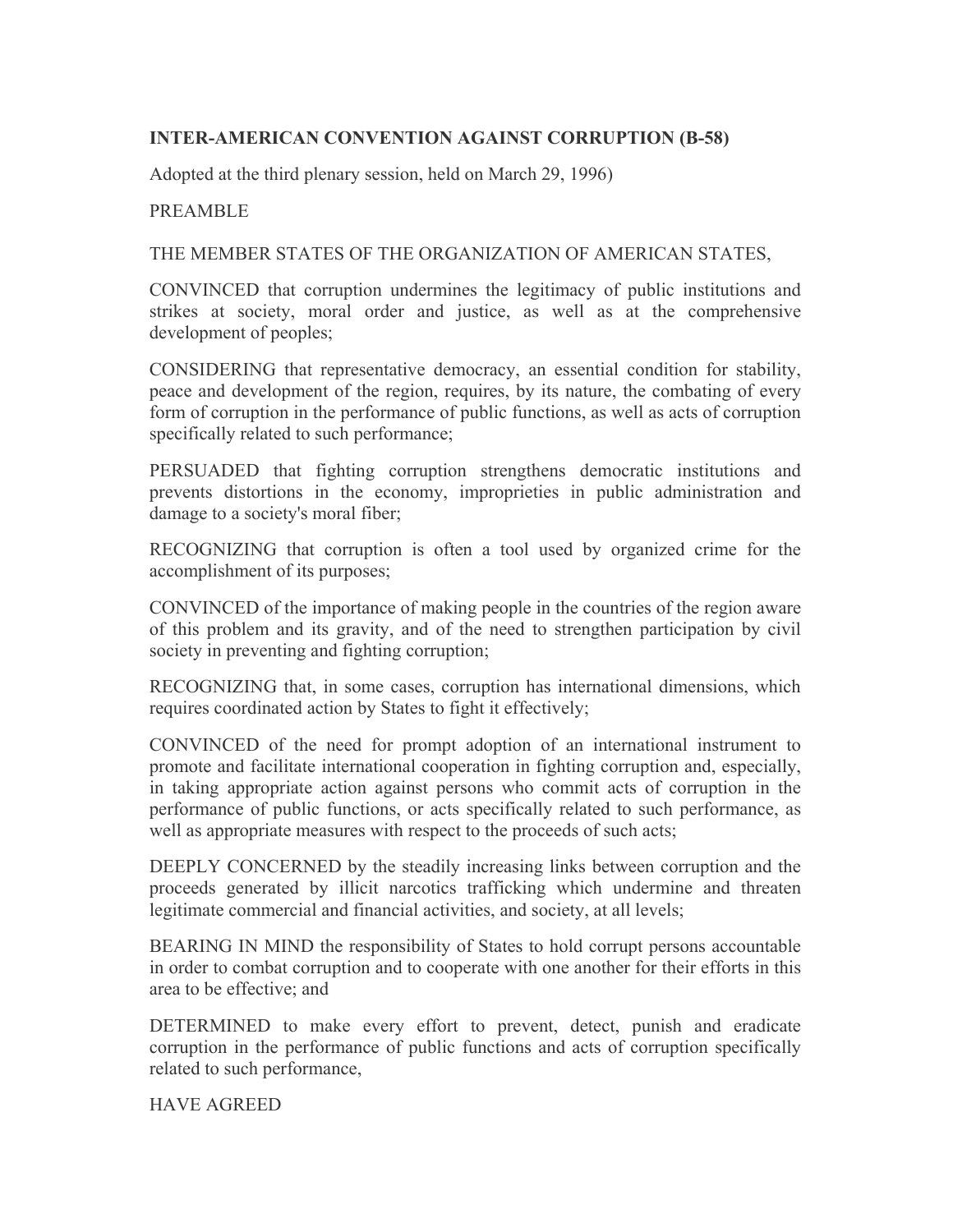to adopt the following

### **INTER-AMERICAN CONVENTION AGAINST CORRUPTION**

# **Article I Definitions**

For the purposes of this Convention:

"Public function" means any temporary or permanent, paid or honorary activity, performed by a natural person in the name of the State or in the service of the State or its institutions, at any level of its hierarchy.

"Public official", "government official", or "public servant" means any official or employee of the State or its agencies, including those who have been selected, appointed, or elected to perform activities or functions in the name of the State or in the service of the State, at any level of its hierarchy.

"Property" means assets of any kind, whether movable or immovable, tangible or intangible, and any document or legal instrument demonstrating, purporting to demonstrate, or relating to ownership or other rights pertaining to such assets.

# **Article II Purposes**

The purposes of this Convention are:

1. To promote and strengthen the development by each of the States Parties of the mechanisms needed to prevent, detect, punish and eradicate corruption; and

2. To promote, facilitate and regulate cooperation among the States Parties to ensure the effectiveness of measures and actions to prevent, detect, punish and eradicate corruption in the performance of public functions and acts of corruption specifically related to such performance.

### **Article III Preventive Measures**

For the purposes set forth in Article II of this Convention, the States Parties agree to consider the applicability of measures within their own institutional systems to create, maintain and strengthen:

1. Standards of conduct for the correct, honorable, and proper fulfillment of public functions. These standards shall be intended to prevent conflicts of interest and mandate the proper conservation and use of resources entrusted to government officials in the performance of their functions. These standards shall also establish measures and systems requiring government officials to report to appropriate authorities acts of corruption in the performance of public functions. Such measures should help preserve the public's confidence in the integrity of public servants and government processes.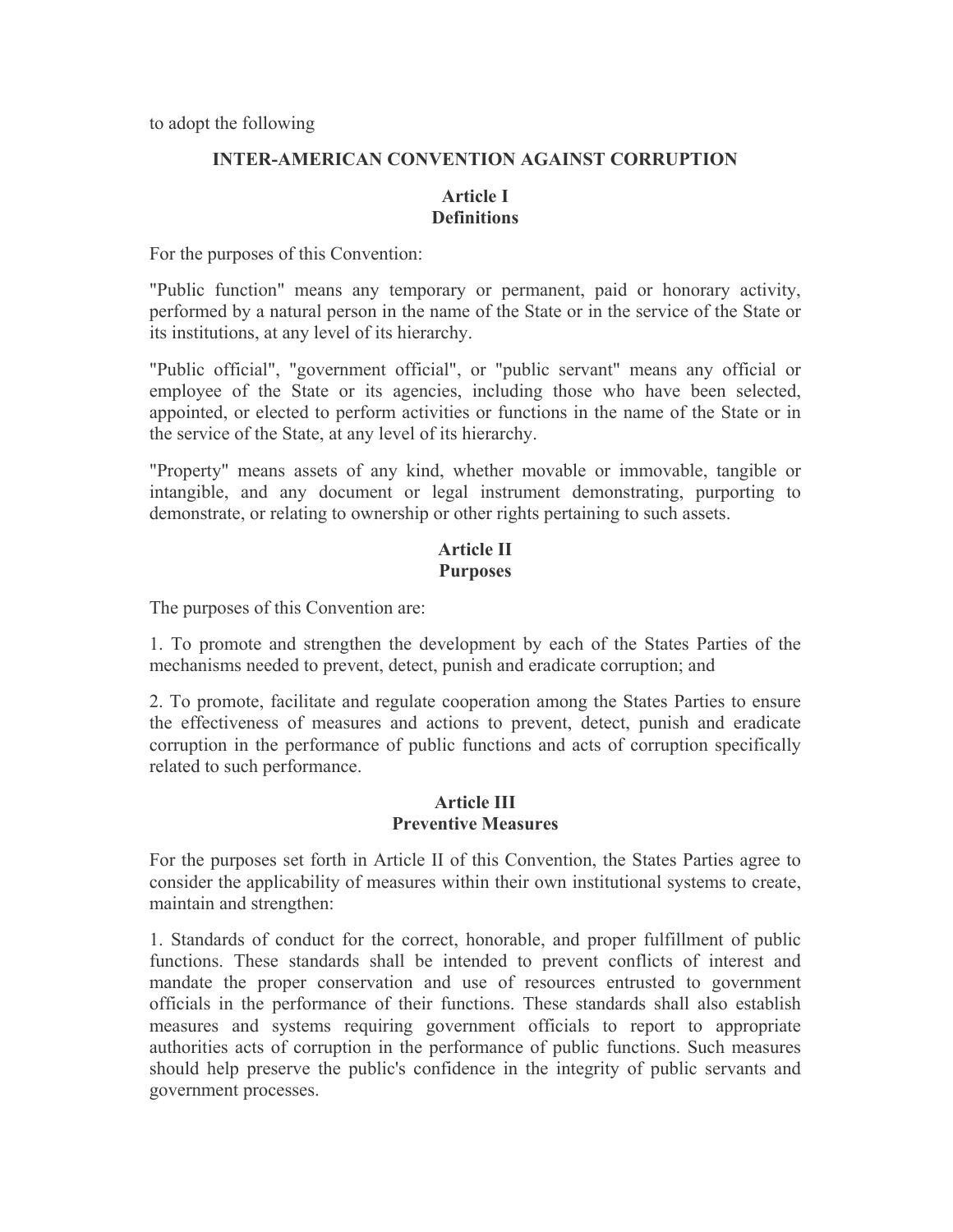2. Mechanisms to enforce these standards of conduct.

3. Instruction to government personnel to ensure proper understanding of their responsibilities and the ethical rules governing their activities.

4. Systems for registering the income, assets and liabilities of persons who perform public functions in certain posts as specified by law and, where appropriate, for making such registrations public.

5. Systems of government hiring and procurement of goods and services that assure the openness, equity and efficiency of such systems.

6. Government revenue collection and control systems that deter corruption.

7. Laws that deny favorable tax treatment for any individual or corporation for expenditures made in violation of the anticorruption laws of the States Parties.

8. Systems for protecting public servants and private citizens who, in good faith, report acts of corruption, including protection of their identities, in accordance with their Constitutions and the basic principles of their domestic legal systems.

9. Oversight bodies with a view to implementing modern mechanisms for preventing, detecting, punishing and eradicating corrupt acts.

10. Deterrents to the bribery of domestic and foreign government officials, such as mechanisms to ensure that publicly held companies and other types of associations maintain books and records which, in reasonable detail, accurately reflect the acquisition and disposition of assets, and have sufficient internal accounting controls to enable their officers to detect corrupt acts.

11. Mechanisms to encourage participation by civil society and nongovernmental organizations in efforts to prevent corruption.

12. The study of further preventive measures that take into account the relationship between equitable compensation and probity in public service. Article IV Scope This Convention is applicable provided that the alleged act of corruption has been committed or has effects in a State Party.

### **Article V Jurisdiction**

1. Each State Party shall adopt such measures as may be necessary to establish its jurisdiction over the offenses it has established in accordance with this Convention when the offense in question is committed in its territory.

2. Each State Party may adopt such measures as may be necessary to establish its jurisdiction over the offenses it has established in accordance with this Convention when the offense is committed by one of its nationals or by a person who habitually resides in its territory.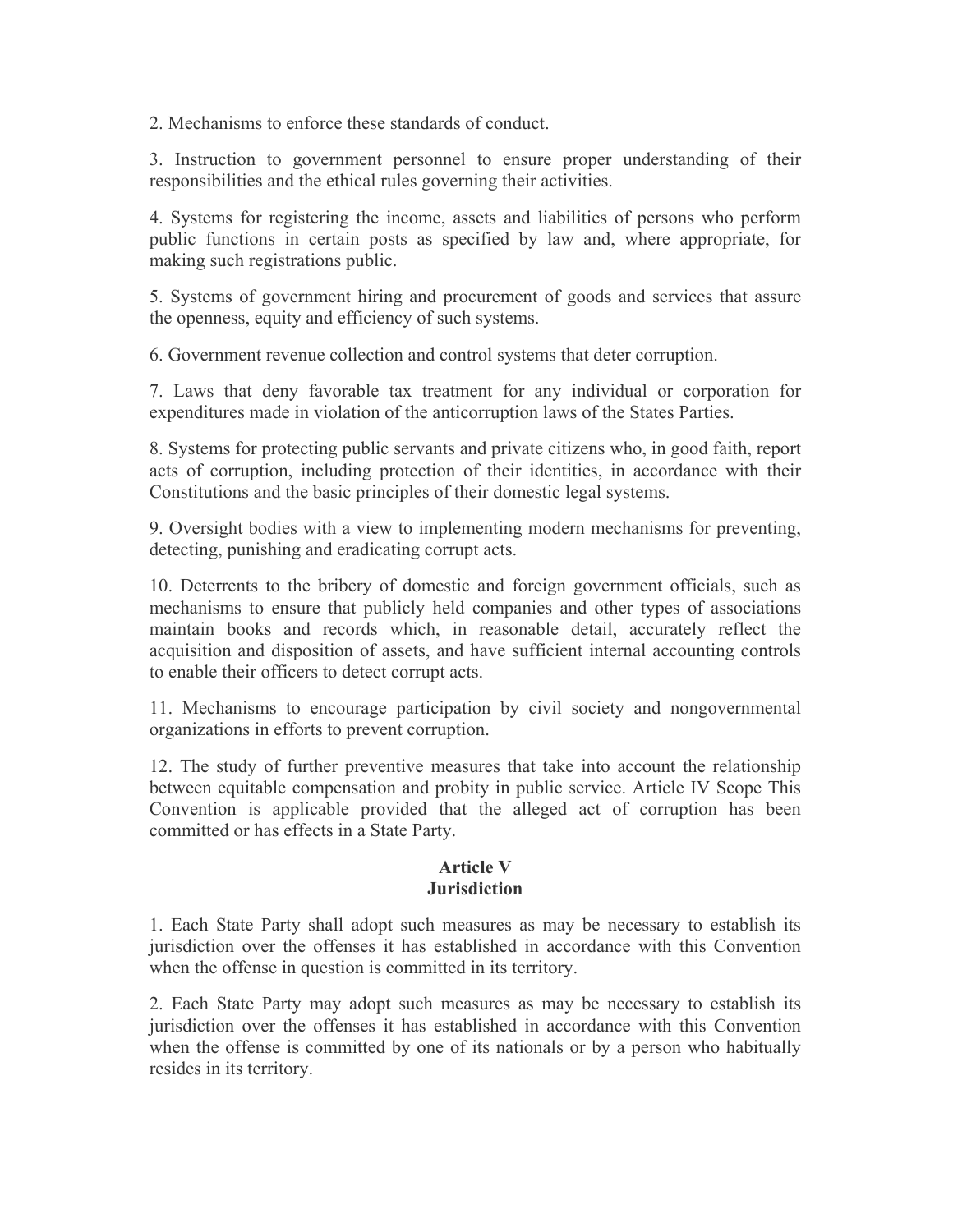3. Each State Party shall adopt such measures as may be necessary to establish its jurisdiction over the offenses it has established in accordance with this Convention when the alleged criminal is present in its territory and it does not extradite such person to another country on the ground of the nationality of the alleged criminal.

4. This Convention does not preclude the application of any other rule of criminal jurisdiction established by a State Party under its domestic law.

# **Article VI Acts of Corruption**

1. This Convention is applicable to the following acts of corruption:

a. The solicitation or acceptance, directly or indirectly, by a government official or a person who performs public functions, of any article of monetary value, or other benefit, such as a gift, favor, promise or advantage for himself or for another person or entity, in exchange for any act or omission in the performance of his public functions;

b. The offering or granting, directly or indirectly, to a government official or a person who performs public functions, of any article of monetary value, or other benefit, such as a gift, favor, promise or advantage for himself or for another person or entity, in exchange for any act or omission in the performance of his public functions;

c. Any act or omission in the discharge of his duties by a government official or a person who performs public functions for the purpose of illicitly obtaining benefits for himself or for a third party;

d. The fraudulent use or concealment of property derived from any of the acts referred to in this article; and

e. Participation as a principal, coprincipal, instigator, accomplice or accessory after the fact, or in any other manner, in the commission or attempted commission of, or in any collaboration or conspiracy to commit, any of the acts referred to in this article.

2. This Convention shall also be applicable by mutual agreement between or among two or more States Parties with respect to any other act of corruption not described herein.

# **Article VII Domestic Law**

The States Parties that have not yet done so shall adopt the necessary legislative or other measures to establish as criminal offenses under their domestic law the acts of corruption described in Article VI(1) and to facilitate cooperation among themselves pursuant to this Convention.

# **Article VIII Transnational Bribery**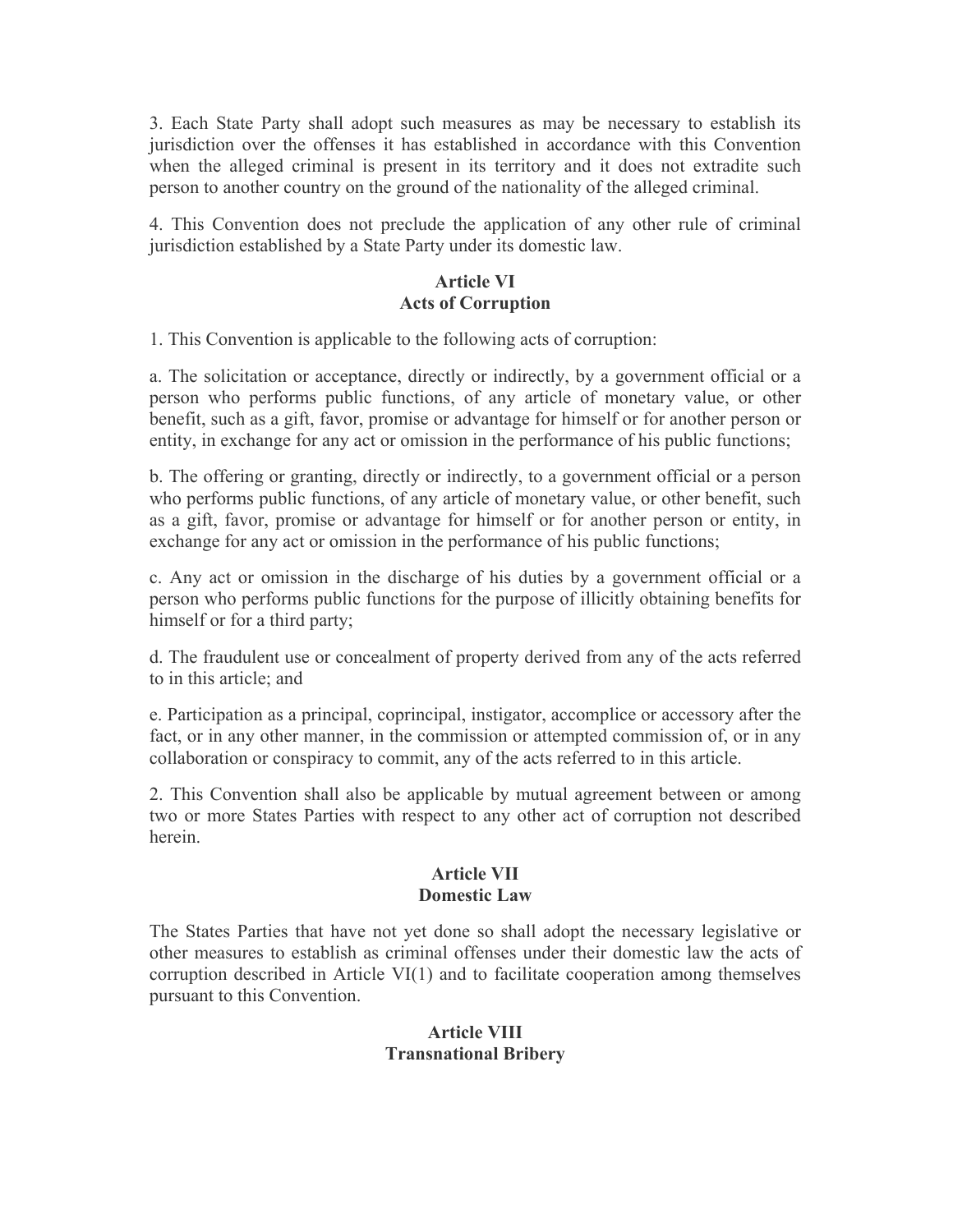Subject to its Constitution and the fundamental principles of its legal system, each State Party shall prohibit and punish the offering or granting, directly or indirectly, by its nationals, persons having their habitual residence in its territory, and businesses domiciled there, to a government official of another State, of any article of monetary value, or other benefit, such as a gift, favor, promise or advantage, in connection with any economic or commercial transaction in exchange for any act or omission in the performance of that official's public functions.

Among those States Parties that have established transnational bribery as an offense, such offense shall be considered an act of corruption for the purposes of this **Convention** 

Any State Party that has not established transnational bribery as an offense shall, insofar as its laws permit, provide assistance and cooperation with respect to this offense as provided in this Convention.

### **Article IX Illicit Enrichment**

Subject to its Constitution and the fundamental principles of its legal system, each State Party that has not yet done so shall take the necessary measures to establish under its laws as an offense a significant increase in the assets of a government official that he cannot reasonably explain in relation to his lawful earnings during the performance of his functions.

Among those States Parties that have established illicit enrichment as an offense, such offense shall be considered an act of corruption for the purposes of this Convention.

Any State Party that has not established illicit enrichment as an offense shall, insofar as its laws permit, provide assistance and cooperation with respect to this offense as provided in this Convention.

### **Article X Notification**

When a State Party adopts the legislation referred to in paragraph 1 of articles VIII and IX, it shall notify the Secretary General of the Organization of American States, who shall in turn notify the other States Parties. For the purposes of this Convention, the crimes of transnational bribery and illicit enrichment shall be considered acts of corruption for that State Party thirty days following the date of such notification.

### **Article XI Progressive Development**

1. In order to foster the development and harmonization of their domestic legislation and the attainment of the purposes of this Convention, the States Parties view as desirable, and undertake to consider, establishing as offenses under their laws the following acts: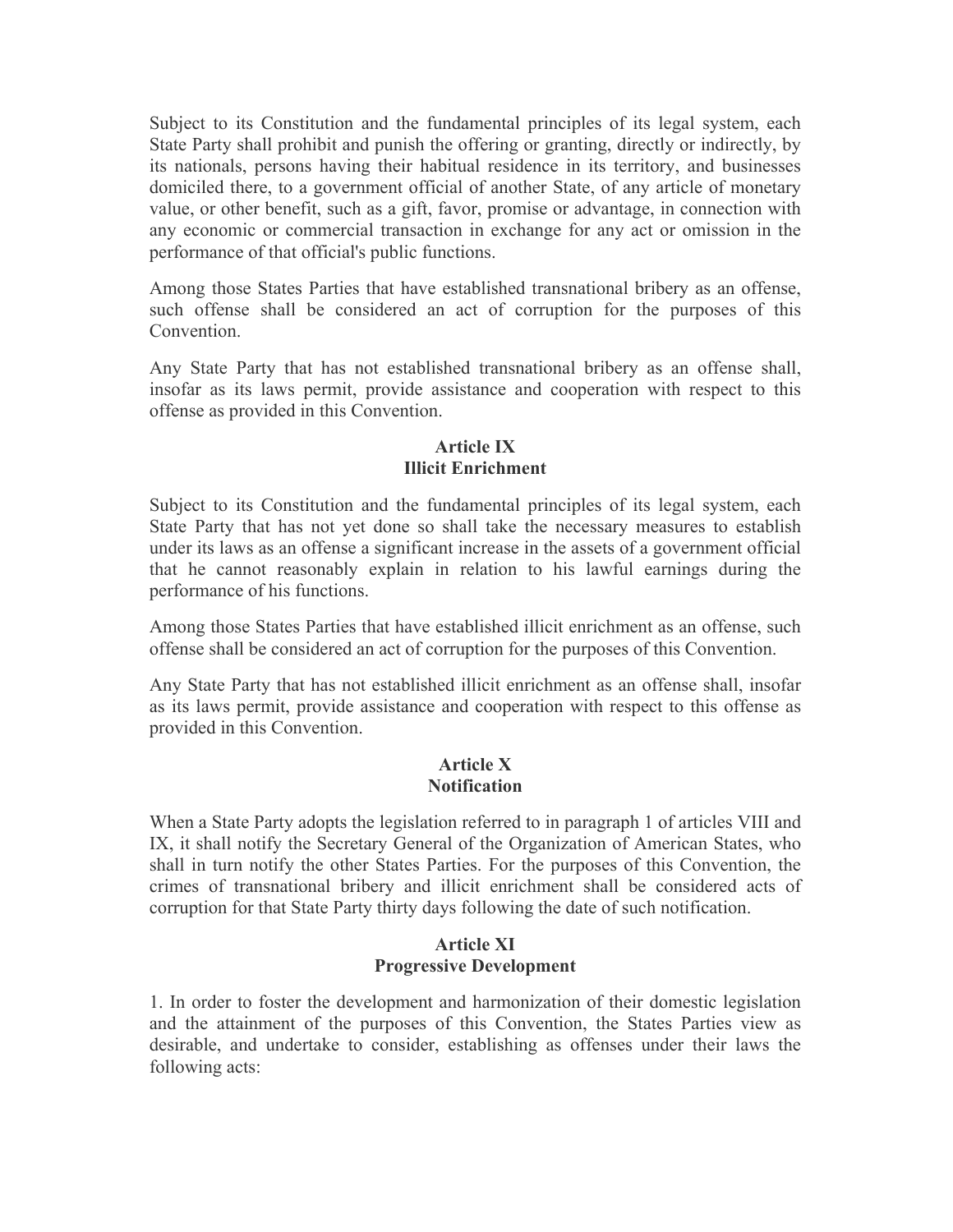a. The improper use by a government official or a person who performs public functions, for his own benefit or that of a third party, of any kind of classified or confidential information which that official or person who performs public functions has obtained because of, or in the performance of, his functions;

b. The improper use by a government official or a person who performs public functions, for his own benefit or that of a third party, of any kind of property belonging to the State or to any firm or institution in which the State has a proprietary interest, to which that official or person who performs public functions has access because of, or in the performance of, his functions;

c. Any act or omission by any person who, personally or through a third party, or acting as an intermediary, seeks to obtain a decision from a public authority whereby he illicitly obtains for himself or for another person any benefit or gain, whether or not such act or omission harms State property; and

d. The diversion by a government official, for purposes unrelated to those for which they were intended, for his own benefit or that of a third party, of any movable or immovable property, monies or securities belonging to the State, to an independent agency, or to an individual, that such official has received by virtue of his position for purposes of administration, custody or for other reasons.

2. Among those States Parties that have established these offenses, such offenses shall be considered acts of corruption for the purposes of this Convention.

3. Any State Party that has not established these offenses shall, insofar as its laws permit, provide assistance and cooperation with respect to these offenses as provided in this Convention.

#### **Article XII Effect on State Property**

For application of this Convention, it shall not be necessary that the acts of corruption harm State property.

# **Article XIII Extradition**

1. This article shall apply to the offenses established by the States Parties in accordance with this Convention.

2. Each of the offenses to which this article applies shall be deemed to be included as an extraditable offense in any extradition treaty existing between or among the States Parties. The States Parties undertake to include such offenses as extraditable offenses in every extradition treaty to be concluded between or among them.

3. If a State Party that makes extradition conditional on the existence of a treaty receives a request for extradition from another State Party with which it does not have an extradition treaty, it may consider this Convention as the legal basis for extradition with respect to any offense to which this article applies.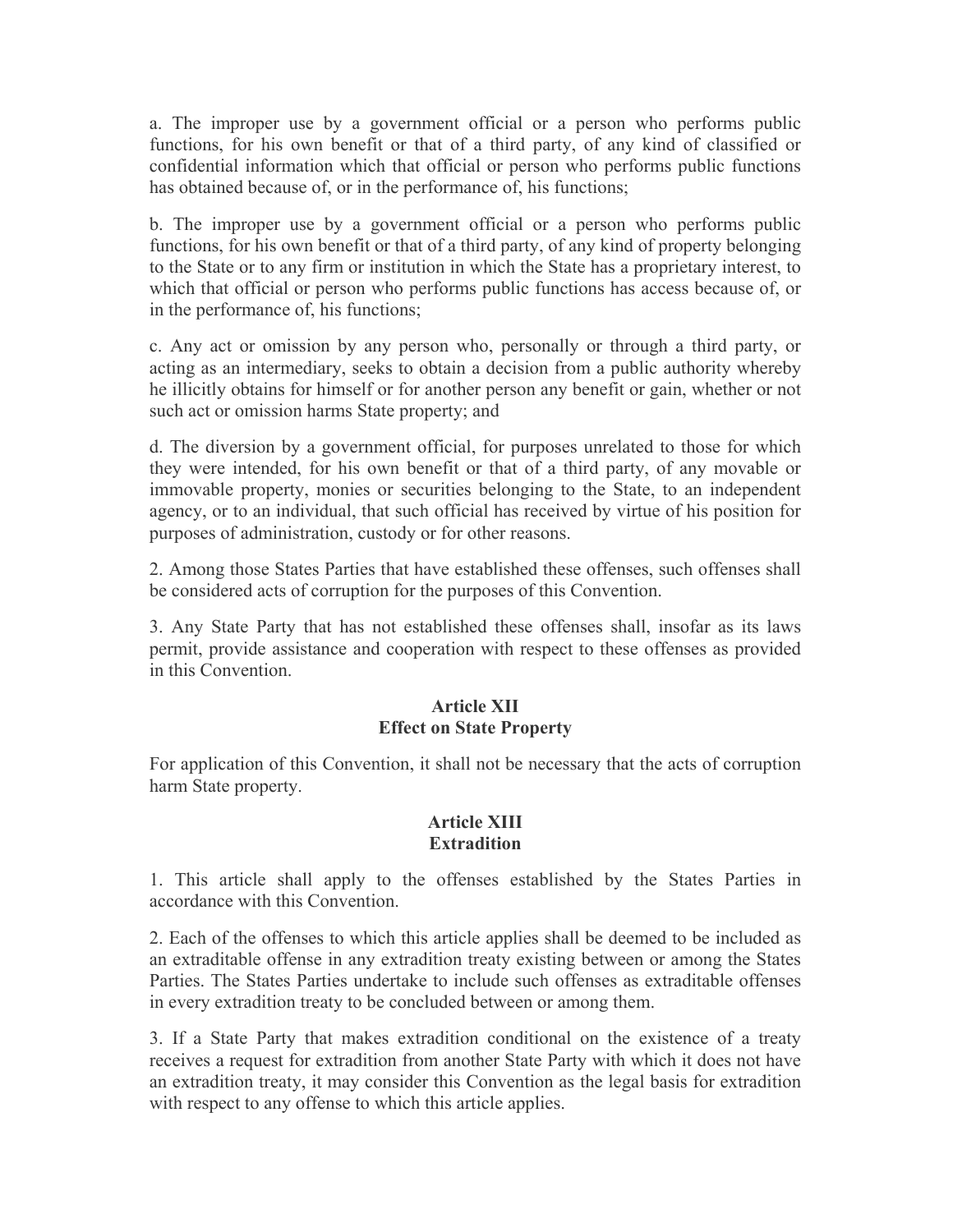4. States Parties that do not make extradition conditional on the existence of a treaty shall recognize offenses to which this article applies as extraditable offenses between themselves.

5. Extradition shall be subject to the conditions provided for by the law of the Requested State or by applicable extradition treaties, including the grounds on which the Requested State may refuse extradition.

6. If extradition for an offense to which this article applies is refused solely on the basis of the nationality of the person sought, or because the Requested State deems that it has jurisdiction over the offense, the Requested State shall submit the case to its competent authorities for the purpose of prosecution unless otherwise agreed with the Requesting State, and shall report the final outcome to the Requesting State in due course.

7. Subject to the provisions of its domestic law and its extradition treaties, the Requested State may, upon being satisfied that the circumstances so warrant and are urgent, and at the request of the Requesting State, take into custody a person whose extradition is sought and who is present in its territory, or take other appropriate measures to ensure his presence at extradition proceedings.

# **Article XIV Assistance and Cooperation**

1. In accordance with their domestic laws and applicable treaties, the States Parties shall afford one another the widest measure of mutual assistance by processing requests from authorities that, in conformity with their domestic laws, have the power to investigate or prosecute the acts of corruption described in this Convention, to obtain evidence and take other necessary action to facilitate legal proceedings and measures regarding the investigation or prosecution of acts of corruption.

2. The States Parties shall also provide each other with the widest measure of mutual technical cooperation on the most effective ways and means of preventing, detecting, investigating and punishing acts of corruption. To that end, they shall foster exchanges of experiences by way of agreements and meetings between competent bodies and institutions, and shall pay special attention to methods and procedures of citizen participation in the fight against corruption.

# **Article XV Measures Regarding Property**

1. In accordance with their applicable domestic laws and relevant treaties or other agreements that may be in force between or among them, the States Parties shall provide each other the broadest possible measure of assistance in the identification, tracing, freezing, seizure and forfeiture of property or proceeds obtained, derived from or used in the commission of offenses established in accordance with this Convention.

2. A State Party that enforces its own or another State Party's forfeiture judgment against property or proceeds described in paragraph 1 of this article shall dispose of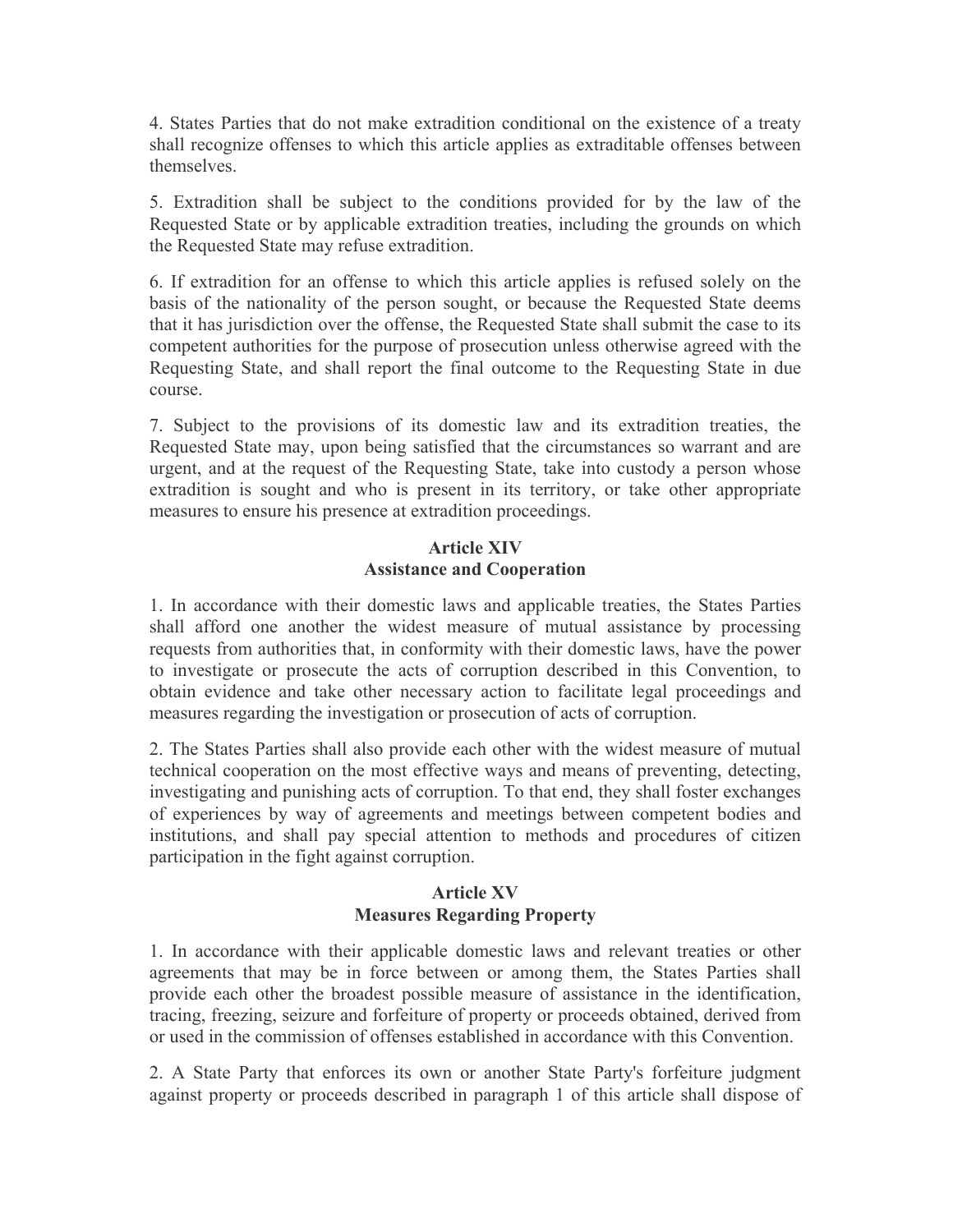the property or proceeds in accordance with its laws. To the extent permitted by a State Party's laws and upon such terms as it deems appropriate, it may transfer all or part of such property or proceeds to another State Party that assisted in the underlying investigation or proceedings.

#### **Article XVI Bank Secrecy**

1. The Requested State shall not invoke bank secrecy as a basis for refusal to provide the assistance sought by the Requesting State. The Requested State shall apply this article in accordance with its domestic law, its procedural provisions, or bilateral or multilateral agreements with the Requesting State.

2. The Requesting State shall be obligated not to use any information received that is protected by bank secrecy for any purpose other than the proceeding for which that information was requested, unless authorized by the Requested State.

# **Article XVII Nature of the Act**

For the purposes of articles XIII, XIV, XV and XVI of this Convention, the fact that the property obtained or derived from an act of corruption was intended for political purposes, or that it is alleged that an act of corruption was committed for political motives or purposes, shall not suffice in and of itself to qualify the act as a political offense or as a common offense related to a political offense.

### **Article XVIII Central Authorities**

1. For the purposes of international assistance and cooperation provided under this Convention, each State Party may designate a central authority or may rely upon such central authorities as are provided for in any relevant treaties or other agreements.

2. The central authorities shall be responsible for making and receiving the requests for assistance and cooperation referred to in this Convention.

3. The central authorities shall communicate with each other directly for the purposes of this Convention.

# **Article XIX Temporal Application**

Subject to the constitutional principles and the domestic laws of each State and existing treaties between the States Parties, the fact that the alleged act of corruption was committed before this Convention entered into force shall not preclude procedural cooperation in criminal matters between the States Parties. This provision shall in no case affect the principle of non-retroactivity in criminal law, nor shall application of this provision interrupt existing statutes of limitations relating to crimes committed prior to the date of the entry into force of this Convention.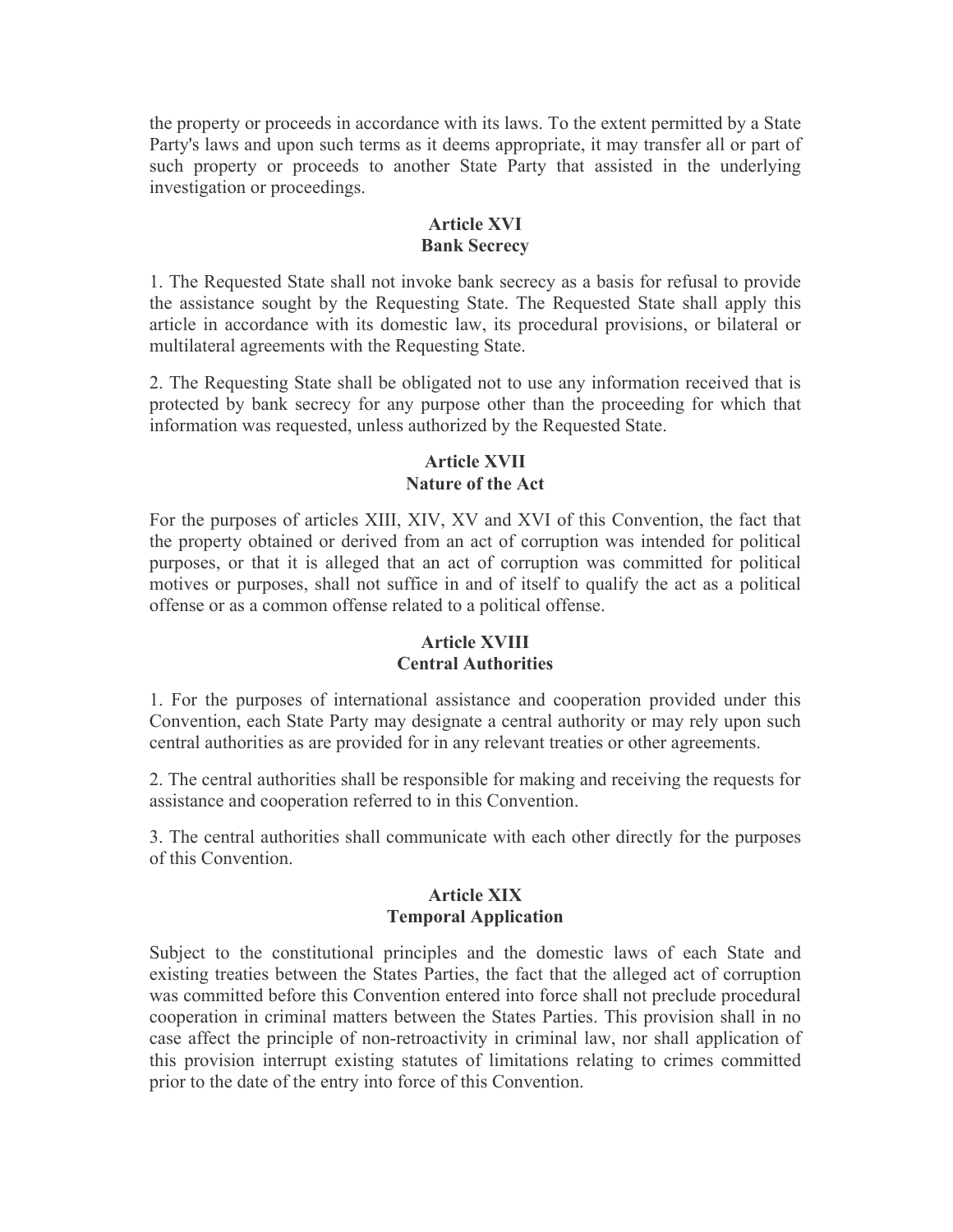#### **Article XX Other Agreements or Practices**

No provision of this Convention shall be construed as preventing the States Parties from engaging in mutual cooperation within the framework of other international agreements, bilateral or multilateral, currently in force or concluded in the future, or pursuant to any other applicable arrangement or practice.

### **Article XXI Signature**

This Convention is open for signature by the Member States of the Organization of American States.

# **Article XXII Ratification**

This Convention is subject to ratification. The instruments of ratification shall be deposited with the General Secretariat of the Organization of American States.

# **Article XXIII Accession**

This Convention shall remain open for accession by any other State. The instruments of accession shall be deposited with the General Secretariat of the Organization of American States.

# **Article XXIV Reservations**

The States Parties may, at the time of adoption, signature, ratification, or accession, make reservations to this Convention, provided that each reservation concerns one or more specific provisions and is not incompatible with the object and purpose of the Convention.

# **Article XXV Entry Into Force**

This Convention shall enter into force on the thirtieth day following the date of deposit of the second instrument of ratification. For each State ratifying or acceding to the Convention after the deposit of the second instrument of ratification, the Convention shall enter into force on the thirtieth day after deposit by such State of its instrument of ratification or accession.

# **Article XXVI Denunciation**

This Convention shall remain in force indefinitely, but any of the States Parties may denounce it. The instrument of denunciation shall be deposited with the General Secretariat of the Organization of American States. One year from the date of deposit